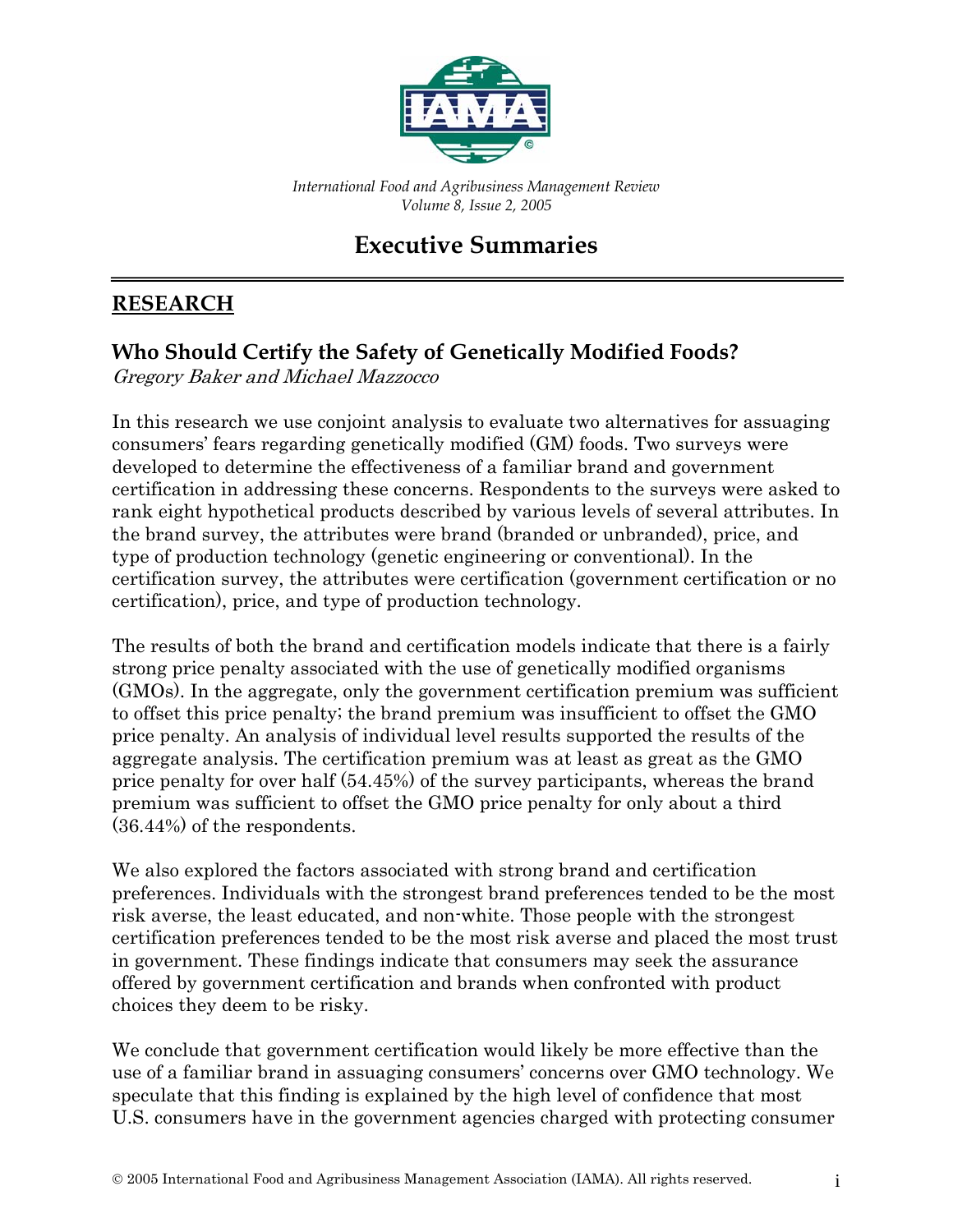health and safety and the uncertainty over what brands offer with respect to product safety.

## **Strategy Development in a Turbulent Business Climate: Concepts and Methods**

Michael Boehlje, Allan W. Gray and Joshua D. Detre

The accelerating speed of change in the food and agribusiness industries is resulting in more risk and uncertainty – the future is becoming much less predictable. Not only is the future more uncertain, the drivers of that uncertainty are also changing – strategic risk which generally has a low probability of occurrence, but large consequences is becoming an increasingly important component of the decision environment Managing these risks requires not only new assessment tools such as scorecarding and mapping, but also more systematic decision frameworks.

The risk assessment tools presented assist in determining what strategic risks the company is facing; the qualitative assessment of the likelihood and potential consequences of these strategic risks; the correct approach to manage those strategic risks (avoid, retain, reduce, or transfer/share) and the choice of a particular risk mitigation strategy. In many cases managing strategic risks is best approached with an options mentality- -in essence identifying and creating growth, divest, exit, and pause or follow-on options that truncate the loss exposure and allow the capture of profit potential. Thus, the option transforms strategy under uncertainty from a defensive posture of minimizing losses and protecting positions to an offensive posture of creating and capturing value.

### **Strategic Positioning Under Agricultural Structural Change: A Critique of Long Jump Co-operative Ventures**

Peter Goldsmith and Hamish Gow

Structural change in US agriculture has disrupted the traditional organization of the supply chain. Not only does the scale increase of firms common during the industrial period (1970-1995) continue, but also with the rise of a knowledge-based economy, new organizational forms and supply chain linkages are proliferating. Examples are the radical transformation of the relationship between input suppliers and producers in the biotech arena, the dominance of the swine industry by the integrated model, the rise of marketing and production contracting, and the arrival of multi-member closed producer organizations such as the new generation cooperatives and limited liability companies. The focus of this research is these new integrated producer organizations.

Much of the activity and subsequent analysis of new producer organizations has focused on value-added opportunities through integration (i.e., Merrett et al, 2003). There are numerous examples from pasta plants and egg breaking, to cattle feeding, hog slaughter, and alcohol production. These value-added opportunities we define as long jump ventures. That is, they lie outside the core competencies of the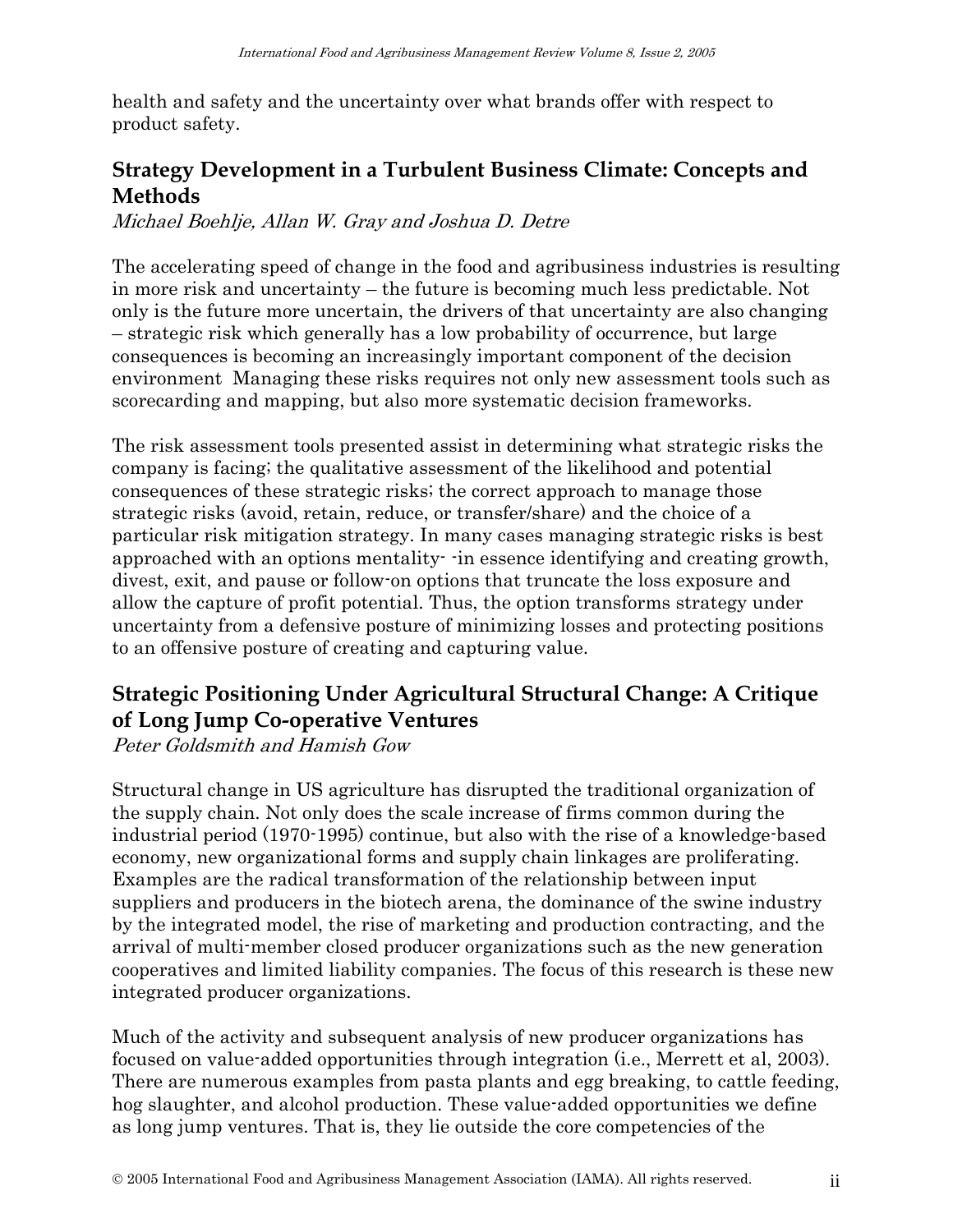principles in the firm, the producers. Strategic management theory (Quinn, 1977; Prahalad and Bettis, 1986; Mintzberg, 1987; Prahalad, 1990; Quinn et al., 1990; Prahalad and Hamel, 1993; Mintzberg, 1994; Mintzberg and Quinn, 1996) suggests that there may be alternative opportunities available to producer organizations that better leverage their core competencies; short jump ventures. Short jump ventures are value-creating opportunities that involve a minimum R&D, less capital, less risk, and less direct specialized knowledge.

The objective of this paper is to study strategic options for production agriculture in addition to the commodity business model. From this analysis of strategic positioning, the paper introduces relationship management as a viable strategic alternative for commodity producers looking add value. Finally, a case study of Atkins Ranch, a US brand of the Wairarapa Lamb Cooperative of New Zealand is introduced. The case serves not only as an example of relationship management in agriculture, but also demonstrates how producers can work within their own core competencies, leverage knowledge assets, and avoid highly specific fixed assets.

#### **Consumer Preferences for Quality Foods from a South European Perspective: A Conjoint Analysis Implementation on Greek Olive Oil**  Athanasios Krystallis and Mitchell Ness

Despite strong state financial support received during the 90s, the main problem faced by the Greek olive oil industry is associated with insufficient adoption of modern marketing strategies. Only 35-38% of domestic consumption is represented by well-known brands of bottled olive oil, packed according to EU legislation. On the other hand, many urban-based Greek families traditionally provide for their household needs with olive oil bought directly from producers. Yet, they know little about olive oil qualities and even less about how to distinguish among them: 30-33% of annual consumption relies upon this traditional source and an additional 30-35% is distributed regionally in bulk by individual farmers.

Contrary to the traditional approaches so far, study's objective is to prove that younger, more educated and of higher income Greek consumers prefer "quality" olive oil brands – quality being defined as a bundle of extrinsic quality cues such as quality assurance labels, health-related information, country-of-origin indication, bottling material and price. The aim of the research is, through conjoint analysis (CA), to describe and analyze consumer preferences using a stratified sample of urban consumers. Special emphasis is given to the development and evaluation of different quality marketing mixes and the analysis of the importance consumers attach to the series of extrinsic quality cues used. The identification of different consumer segments through cluster and discriminate analyses in terms of this importance and the development of their profile are also emphasized.

CA reveals that the most preferred or "ideal" product is an olive oil product that has a "best before date" on the label, both organic and PDO labels, both ISO and HACCP certification, is presented in a glass bottle, country of origin information,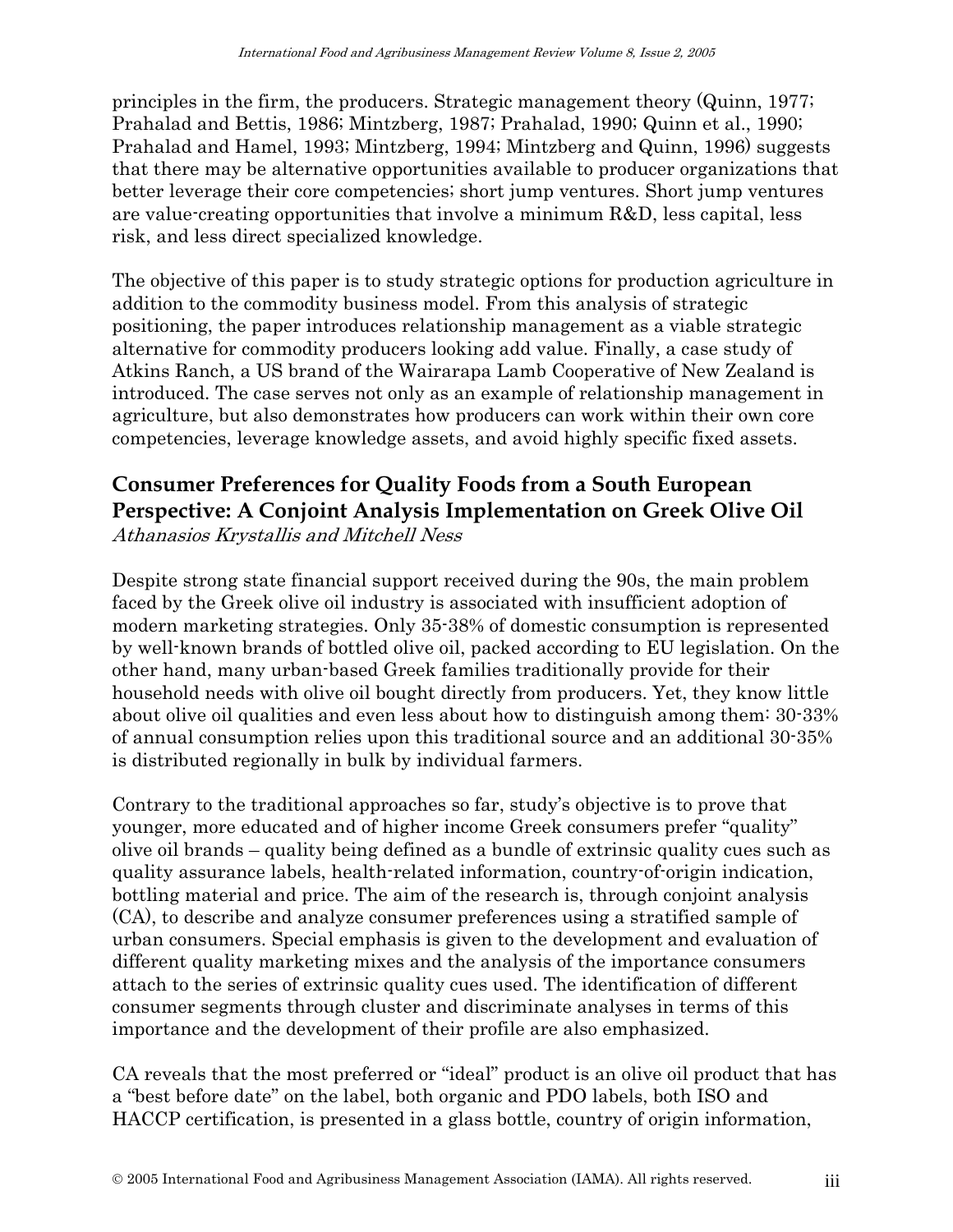for a price of  $\epsilon$  6.76/L. Average importance percentages indicate that the most important features are those indicating country of origin, organic labeling and health information, and that PDO labeling, price and glass bottle are of lesser importance. Cluster analysis led to the identification of five clusters, of which Cluster 1, termed "health and quality conscious", young, educated, wealthy consumer of both sexes, is the cluster that satisfies more than any other the hypothesis of the existence of a health and quality conscious consumer group. Cluster 1 attaches the highest importance of all clusters to health information, the second highest to the organic label and ISO certification, and an average importance to the country of origin and HACCP certification, overall indicating high level of health and quality consciousness.

Implementation of CA and its corresponding findings validate the managerial objective of the present study. The identification of a well-defined quality and health conscious segment in terms of size, socio-demographic composition and purchasing behavior, improves the state of knowledge of the segmentation of the Greek olive oil market. Further, it can serve as a positioning strategy guide. The fact that this quality and health conscious segment's purchasing motives and overall behavior can be accurately described should constitute a clear incentive for the highly competitive, market-oriented firms to target differentiated market segments. Having accurately measured potential market shares acquired by high quality, differentiated olive oil brands, the current work contributes to the survival and profitability of those firms of the sector that would adopt the corresponding marketing strategy. From this point of view, the present analysis reduces the observed deficiency of the Greek olive oil research towards a more effective marketing orientation and enhances Greece's effort to create quality food products with higher added value and worldwide competitiveness for the domestic and the global consumer.

## **An American BSE Crisis: Has it affected the Value of Traceability and Country-of-Origin Certifications for US and Canadian Beef?**

Ruby Ward, DeeVon Bailey and Robert Jensen

With a BSE incident in the United States (US) in December of 2003, questions arose about the effect of the incident on consumers in the US. The purpose of this paper is to determine if traceability systems for beef can help preserve consumer demand following the discovery of BSE. We focus specifically on the US and examine whether consumer willingness to accept non-traceable beef either imported from Canada or produced domestically changed following the US BSE case in December 2003.

Auctions were conducted approximately 3 weeks before and after the December 2003 incident. Participants were given \$15 and a lunch including a beef sandwich that originated in the United States and was traceable. Participants were then given an opportunity to bid on the bribe necessary for them to switch their sandwich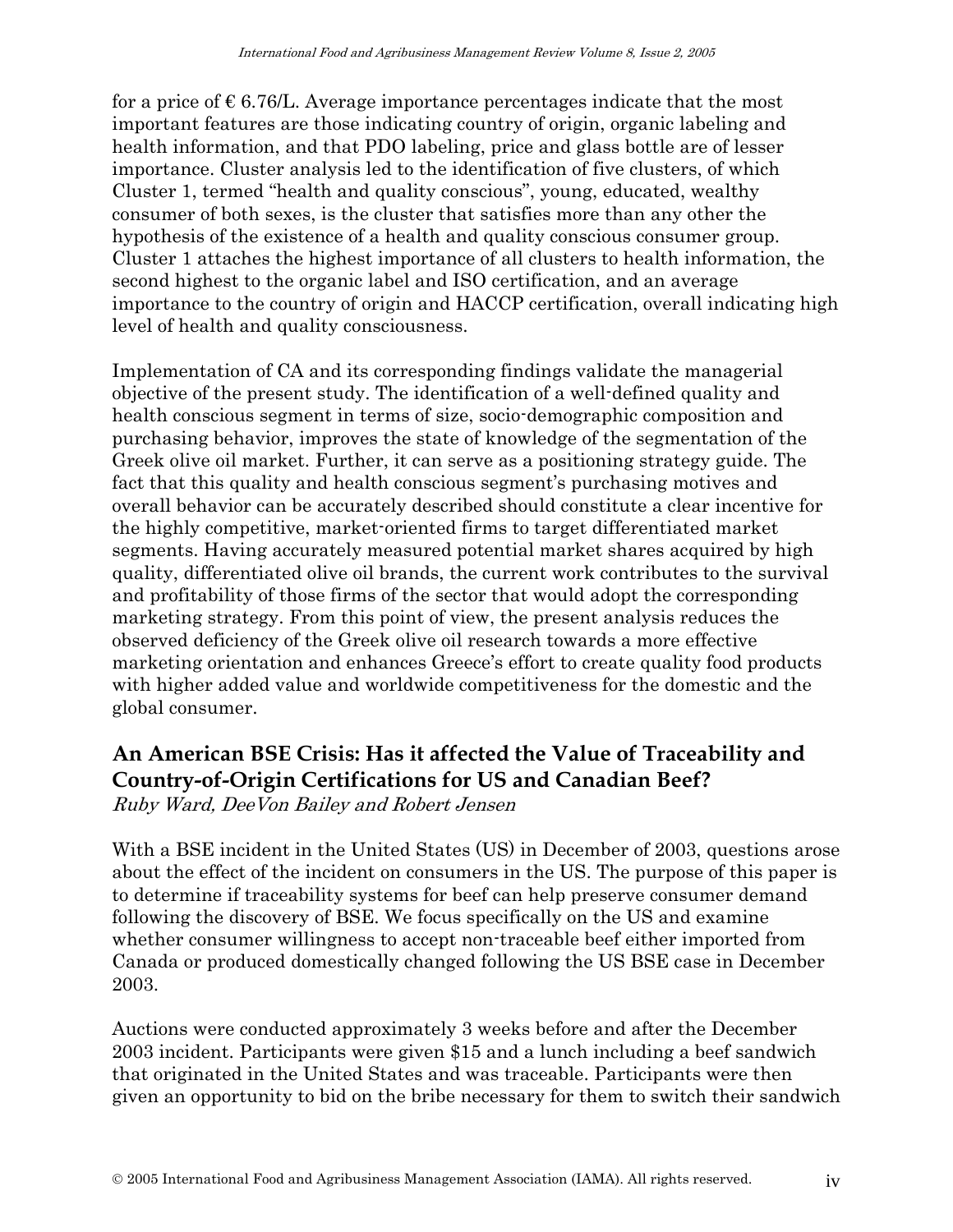for one of four others including sandwiches that were not traceable and from Canada.

It was found that overall there was no effect on the size of the bribes needed by the BSE incidence. However, for some groups there were important changes. The results indicate that information about traceability and country of origin is valuable to consumers. They also suggest that greater uncertainty about certifications and assurances for beef existed among the participants after December 23rd than before December 23rd. While this is not surprising, it indicates that US consumers, while not necessarily changing beef buying habits, were subject to some "shock" to their overall perceptions about beef and certifications and assurances about beef. Perhaps one of the most important findings was that participants' demand for Canadian beef was more adversely affected by the US BSE crisis than was the demand for US beef. This implies that US consumers have placed at least some of the "blame" for the US BSE incident on Canada because the subject animal was born there.

The results suggest that a large percentage of US consumers would support a mandatory animal ID system in the US and would be willing to pay something for it. Additional work is needed to confirm these results. However, they confirm that the US BSE case caused some important changes in American consumer attitudes. Consequently, the US beef industry should not assume that no noticeable change in US consumer attitudes about beef occurred after December 23, 2003. Consumers are more uncertain about beef products than they were prior to December 23rd. Additional BSE cases could exacerbate this uncertainty. The movement toward animal ID systems appears to be a good strategic move by the US beef industry and the US government, based on participants' stated support for such systems.

#### **INDUSTRY INTERVIEW**

#### **Dan Dillon, CEO of Welch Foods**

Vincent Amanor-Boadu and Michael Boland

Welch Foods saw its purpose as building long-term value in the cooperative and releasing that value back to the grower-owners over time and to provide a reliable market for their grapes through excellence in product quality, customer service, market responsiveness and consumer satisfaction. Welch's processed 50 percent of the Concord grapes and 80 percent of the Niagara grapes produced in the United States into juices, jellies, jams and other products.

Welch Foods (www.welchs.com) is a national farmer-owned food cooperative, with sales in all 50 states and more than 40 countries. Welch's, which had sales in 2003 of \$579 million, is the world's leading marketer of Concord and Niagara grape-based products, including grape juice and jelly. The company produces a variety of other fruit-based products, including 100% juices, juice cocktails and drinks in the following forms: bottled, refrigerated, single-serve, and frozen and shelf-stable